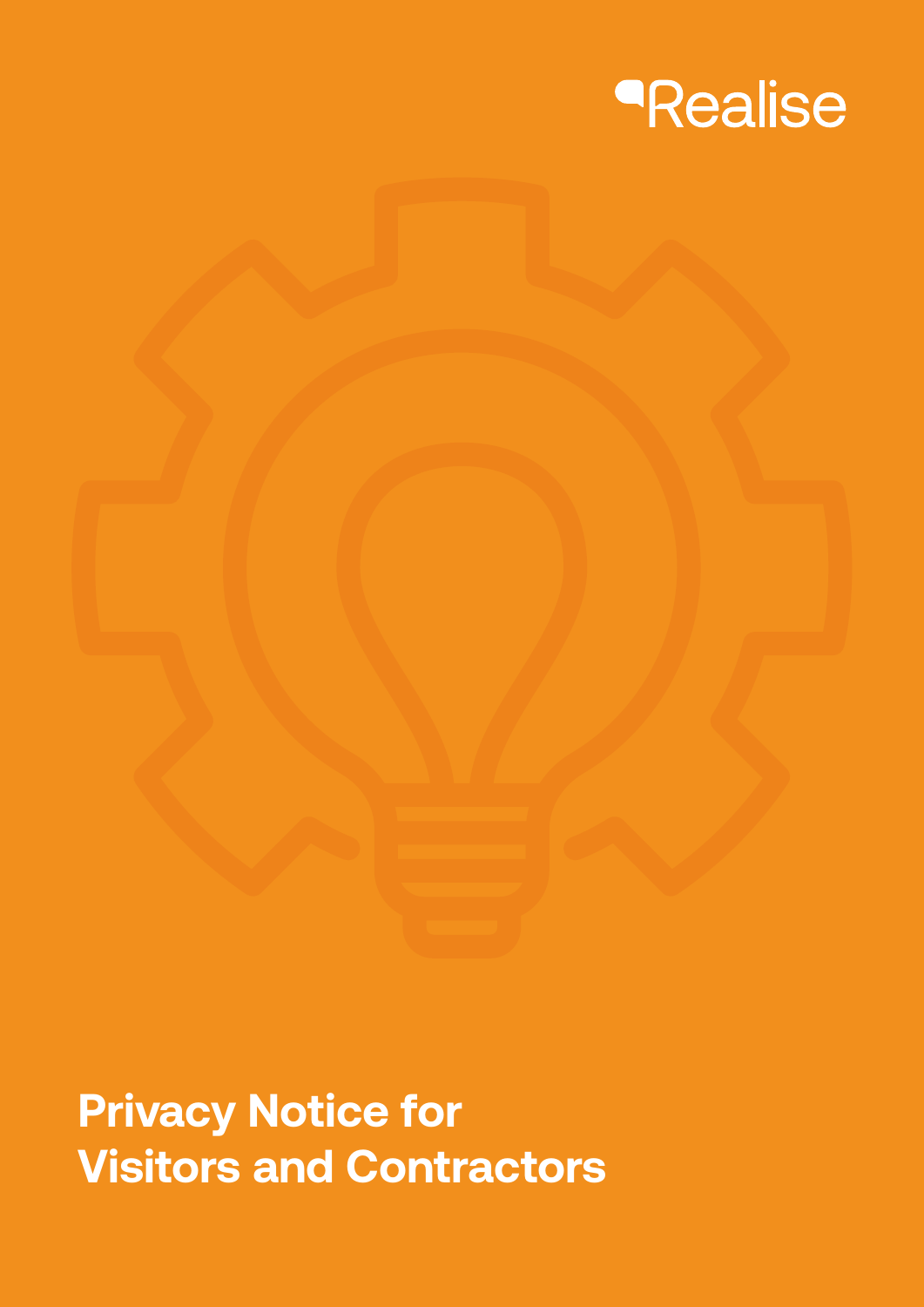# **1. Introduction**

Realise Learning & Employment is committed to protecting the privacy and security of your personal information in accordance with the Data Protection Act 2018. This (abridged version of our) Privacy Notice describes how we collect and use personal information about you, as a visitor or contractor, during and after your visit to our premises.

For the purposes of the UK's Data Protection Act 2018, the data controller is Realise Learning & Employment Limited, 12 Europa View, Sheffield Business Park, Sheffield, S9 1XH. Our investment partners, Endless LLP, act as a data controller of any visitor or contractor data that is provided to them, and throughout this partnership personal data may be transferred in conjunction with the below privacy statement and the Endless Privacy statement here: https://www.endlessllp.com/portfolio-privacy-statement. Endless LLP is a company incorporated in England and Wales with Company Reg. No. OC316569.

# **2. What categories of Personal Data do we collect?**

We may collect any or all of the following categories of Personal Data about you:

- Name and contact details;
- Company details;
- Vehicle registration number;
- Details of any disability which you may have;
- Security notes, such as time of entry and exit to the building.

## **3. Why do we collect your Personal Data?**

We collect your Personal Data for any or all of the following reasons:

- to enable us to manage access to and from our premises in an orderly manner;
- to provide a safe environment for all persons working or visiting our premises; and/or

• to provide a secure environment for all persons working or visiting our premises and any property on our premises.

## **4. Our legal basis for collecting your Personal Data**

In collecting your Personal Data, we rely on one or more of the following legal grounds:

- to comply with our statutory duties (e.g. to comply with health and safety legislation);
- in support of our legitimate interests; and/or
- with your written consent.

## **5. Who will we share your Personal Data with?**

We will not share your Personal Data with third parties, except to the extent required by law or permitted under any exception under data protection legislation.

#### **6. How long will we retain your Personal Data?**

We will not retain your Personal Data for more than two months, except when an incident occurs which requires us to retain your Personal Data for longer. We will erase any information about you as soon as it is no longer needed.